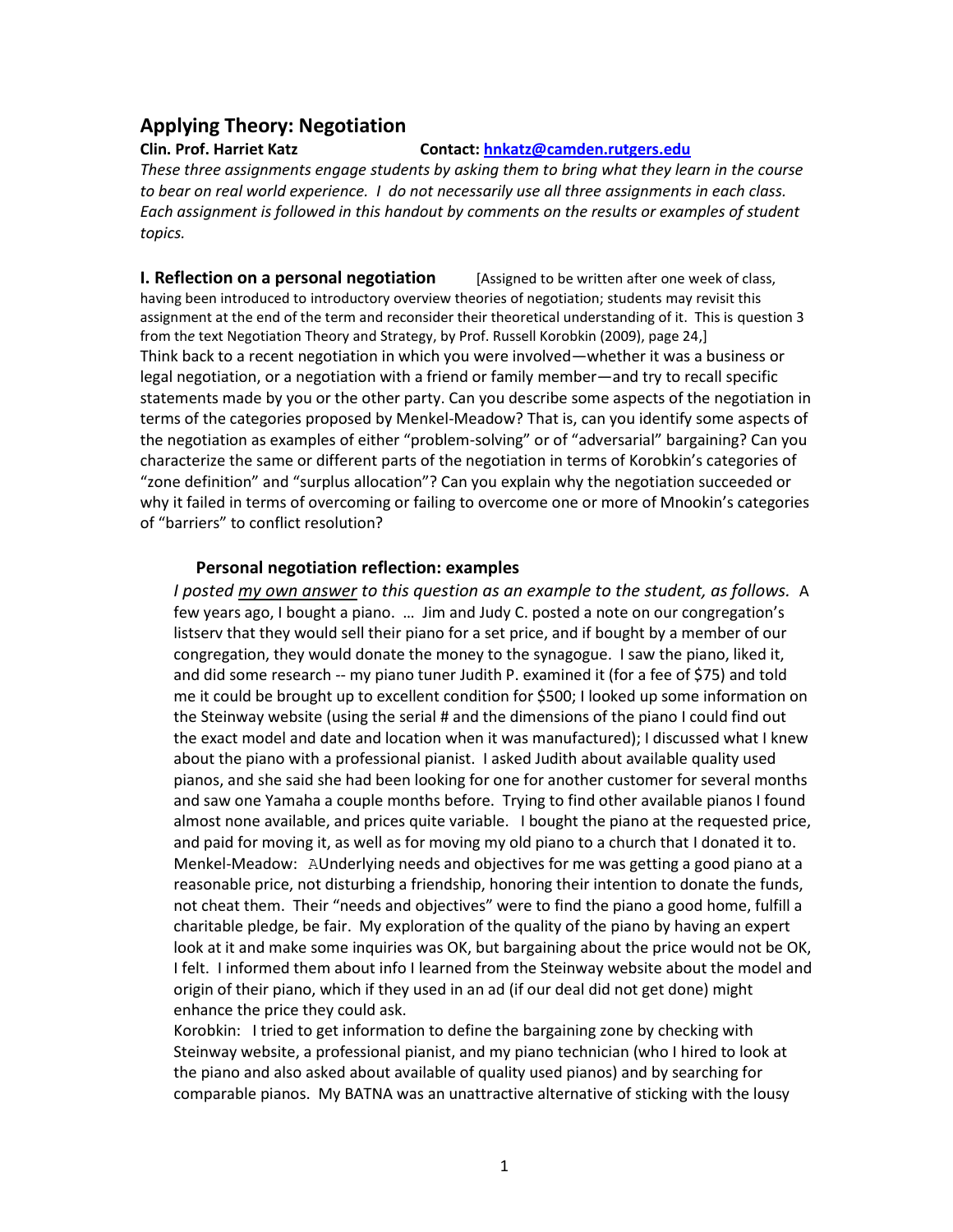piano I already owned or spending considerable time and money (for the necessary inspection as to reparability of the instrument) looking for a comparable piano. I figured their BATNA was selling to a stranger, possibly for more money, but with additional effort and less emotional satisfaction.

Mnookin: the "barrier" would be uncertainty about the quality of the piano, which I overcame by having it inspected at my expense, and the other steps described above. *Students' personal reflections were very interesting --* Some topics that students wrote about: trades before the deadline for his fantasy football team; billing dispute with a health insurer; disagreement with fiancée about what music to walk down the aisle to; overtime wages and benefits on behalf of fellow employees; reduction in rent; conference costs for a student organization; buying souvenirs in an Egyptian market; trading i-Tunes gift certificates; sales and trades on Craigslist.

#### **II. "Current events"**

Read news sources and be alert to stories about disputes or transactions that are, or could be, the subject of negotiation. Identify a story that appears to illustrate one or more aspects of negotiation that we are studying. Write a 1-2 page comment (single-spaced) explaining this connection. This is due by the end of term, and we will schedule time for these to be discussed during the final week.

## **some examples of topics (and my comments) from a recent year**

SPORTS (College pitcher/Boras/Nationals)

You describe an impending negotiation between a desperate and very rich team owner, a renowned aggressive agent on behalf of a young and extremely talented ballplayer (actually, a pitcher...) This could shape up to be a knockdown-dragout fight. Power moves will probably dominate, the batna for the team is an unpredictable first pick of next year, and the pitcher's batna may be good, so his RP is likely to be high. Another aspect that you could comment on is the "agency effect" -- the young man has signaled his intention to go for a high salary by hiring Boras, I think.

LABOR CONTRACTS (South African construction workers strike) You describe a construction workers strike a few months before completion of a major project, new soccer stadiums, with a deadline looming to accommodate the scheduled 2010 World cup. Power is the main advantage for the workers, while the construction companies have deadlines, and a major economic advantage for the country that may lead to government pressure or loss of future government business. Is there a limit to the workers' power, however, in regard to the company's alternatives? Are there other unemployed workers who would cross the picket line? Do the union workers have the financial ability to withstand a strike? Fairness suggests that the workers should be earning at least minimum wage. Does that mean that legal norms or public opinion will help the workers?

(City of Philadelphia budget: mayor vs. unions)

You analyze ongoing contract talks as both integrative and power based. Freezing salaries makes the raises a separate issue which can be traded for other issues, as you describe it. Interesting analysis, I would have seen this as a power move, but I see the point, the raises are separated from other issues. The power issues are the voting by union members (who by regulation have to live in the city for most jobs) but on the other hand non-city worker voters are enduring high levels of unemployment, as you point out. (Plus, many of them have wage freezes and less benefits than the city workers.) All parties, you recommend, should be cautious due to significant reputational aspects.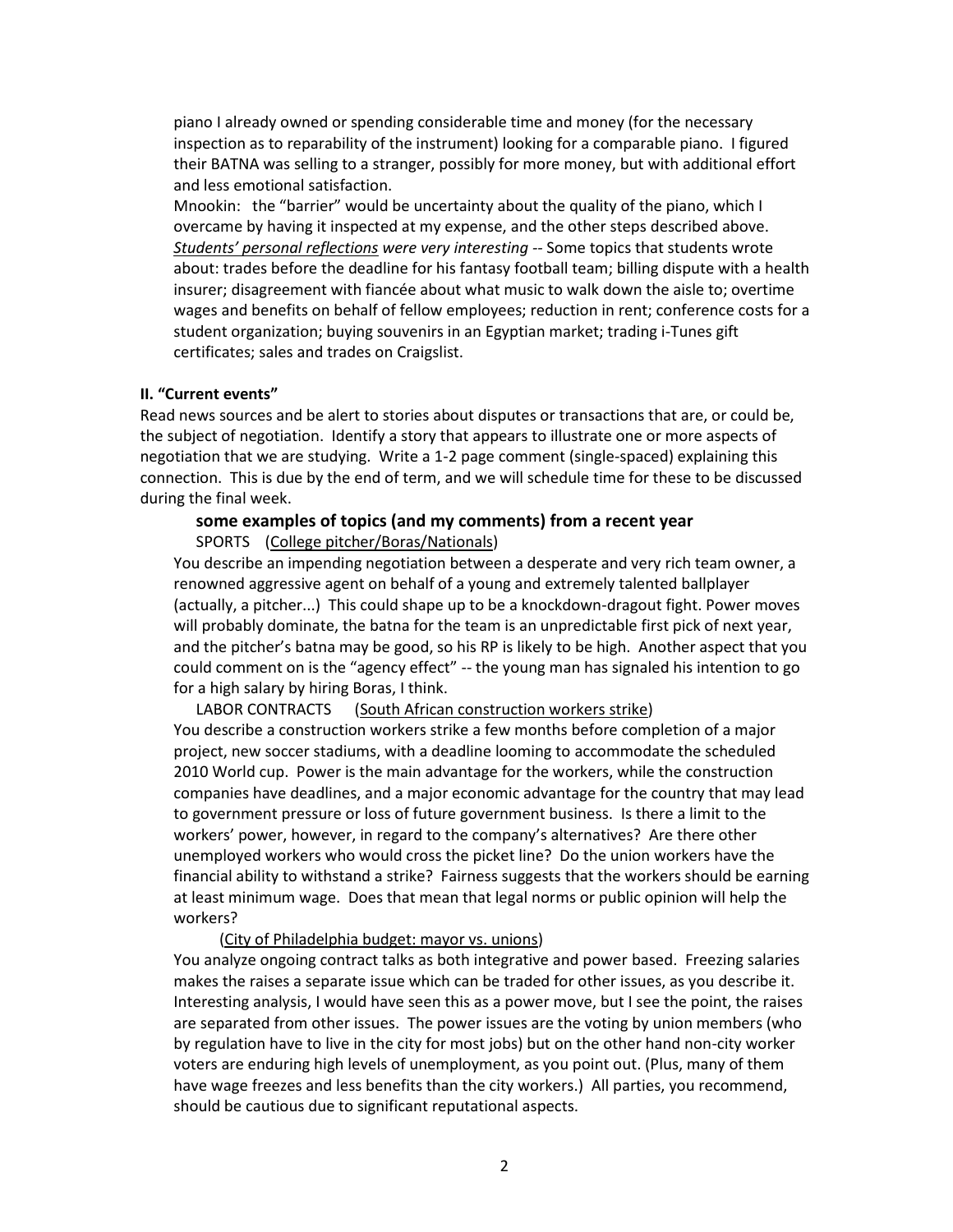#### (British Airways vs. workers)

A major airline losing money over a decade intends to lay off 18%of its employees, claiming the employees positions are due to decreased workload. (and to "outdated"practices according to the article) and the savings are necessary, while the employees want to keep their jobs and claim (what? the airline can't function safely without them, probably). You comment that the unions may have less power than they think due to representing many individuals as opposed to a company with a unified management… What would result from the difference in cohesion between the two sides, that would be the result of unequal power? Would some workers go back to work, crossing the picket line? Are there alternative adequately trained individuals to substitute for 22,000 employees? Can managerial employees handle the jobs (probably not, I would imagine). The company could be more cohesive, possibly, but they also have a constituency, namely their investors, as well as competitors that could take their business away during a strike and potentially permanently.

### CRIMINAL LAW (Plea bargain in DUI case)

An intoxicated driver kills a pedestrian. The civil wrongful death suit and criminal charges were resolved by focusing on interests of the family (for compensation), the state (for punishment of the driver and protection of the public), and the driver (for freedom from incarceration). The decedent was acknowledged to be negligent, as well, giving the prosecutor an uncertain batna re outcome at trial, helping persuade all to go with a deal. You mention the driver's "cooperation" B I think we could call this a psychological issue, that his remorse and assistance (if that's what you mean) made the family of the deceased feel like accepting a deal (the family of a victim doesn't control what the prosecutor does, but for reputational reasons most prosecutors care about this). Interesting analysis of the power issues that each party brought to the table (money, possible incarceration, consent to settle a lawsuit, right to make a victim impact statement).

#### **III. Personal assessment and goals for improvement**

During the first week of the term, look over the syllabus and note the various topics we will be examining… Write a short note, 2 to 1 page is fine, about an aspect of negotiation you anticipate that you will find challenging to perform, and what you think you will find relatively easy, among these topics. Do not turn this assignment in; save it for future reference. At the end of the term, you will retrieve it and add a page assessing your predictions, and describing what you plan to continue to work to improve as you practice law. You may wish to improve what you perceive as a weakness, or you may wish to concentrate on becoming excellent at some aspect of negotiation that you have decided you have a good feel for, you can decide this later. These papers will be turned in at the end of the term. You will also be encouraged, but not required, to post these on the course webpage, and may get some helpful feedback from your classmates, and we may have some opportunity to discuss these comments in class.

#### **Results of personal reflection papers**

Many students reflect on their personal skill, fortitude, tolerance, for the kinds of behavior they anticipate will be necessary for successful negotiations. They are often very insightful about their abilities, making correct predictions. They are also often worried that while they will be honest, other students will not hesitate to misrepresent facts; while they will be cooperative, others will be adversarial. These become interesting themes to return to during the term. This assignment also results in students reading the syllabus during the first week of class!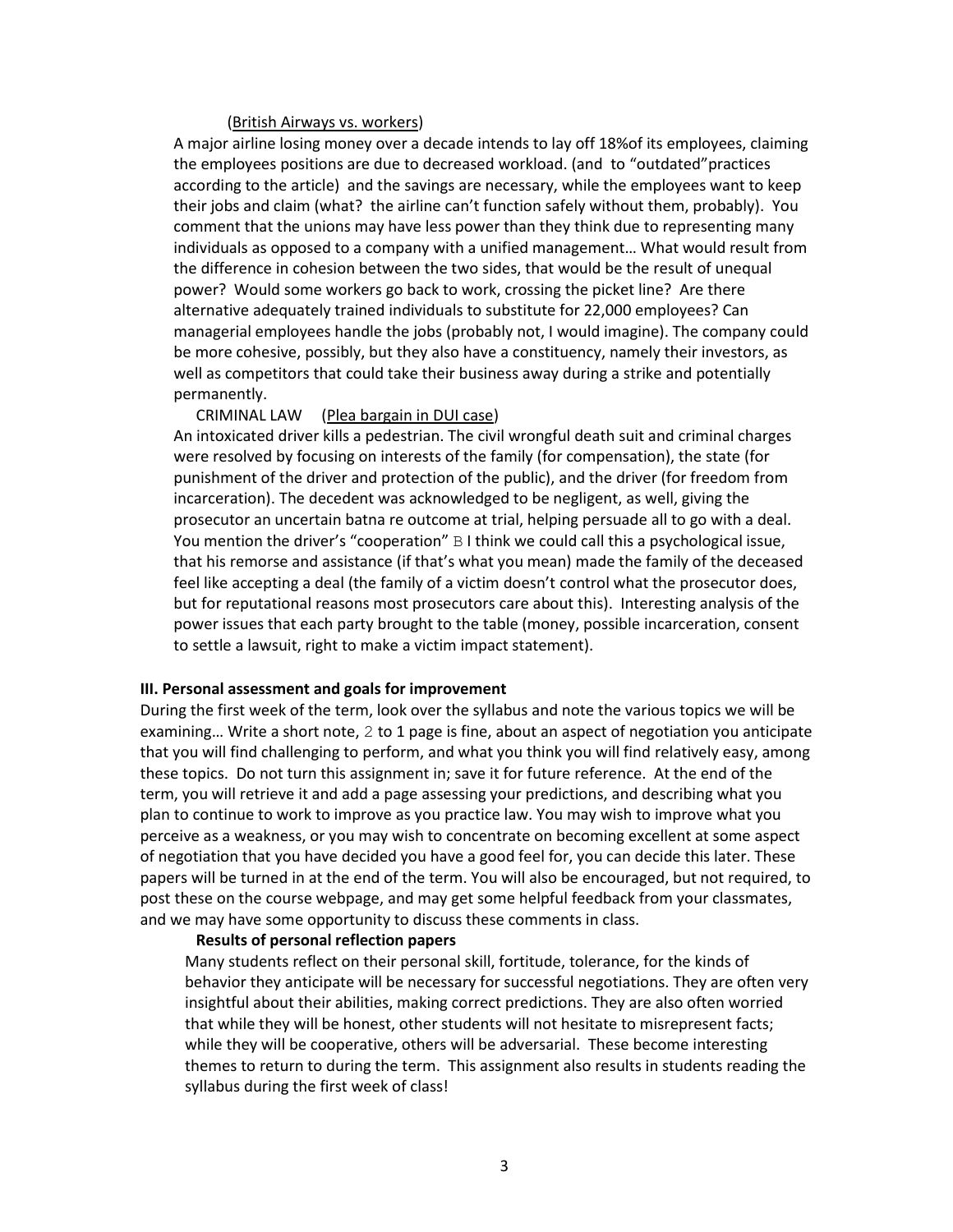# **Micro-Lawyering in a Doctrinal Course: Wills, Trusts, and Estates Professor Alyssa A. DiRusso [aadiruss@samford.edu](mailto:aadiruss@samford.edu)**

The idea behind micro-lawyering is to give law students opportunities to use their budding legal skills in a real-life (albeit small) situation. Although these opportunities may occur more naturally in the clinical setting, they can also be integrated into both skills and doctrinal courses. There are several challenges, however, in integrating these experiences.

One challenge is to remain within unauthorized practice of law limitations. Unlike the clinical context where a licensed attorney may oversee the work of law students, most traditional law school classes do not have this support system in place. One way to resolve this difficulty is to have students serve themselves, such as drafting a document for their own benefit. That is the approach taken in the model exercise described below. Another way is to have students serve in a role that is not the attorney, but still requires the use of legal skills and concepts, such as by serving as a trustee or other fiduciary (I use this approach in my Estate & Trust Administration class).

Another challenge to micro-lawyering is assessment. Unlike class components relating primarily to substantive knowledge, practice simulations and micro-lawyering alike rely upon demonstration of legal skills. They are therefore harder to grade as "right" or "wrong." One solution to this challenge is to use a grading rubric which allows the student and professor to hone in on the skills being developed and demonstrated and where a student's performance falls along the range of potential achievement.

The following is an example of a micro-lawyering exercise to be used in an upper-level required doctrinal course. It includes both a description of the project itself – a student is required to draft his or her own will – and a form used to assess student performance on the project.

## **Wills, Trusts & Estates -- Drafting Project: Your Last Will and Testament**

In this exercise, you will put your estate planning skills to use by drafting your own will. The purpose of the assignment is to gain experience working with an estate planning document and to develop basic legal drafting skills. Putting the theories we discussed in class into practice should also help you gain a broader perspective. **Please read through all of the instructions for the assignment carefully.** If you use this assignment as the basis for a will you choose to complete and execute, that would be a happy side effect, but you are *not required* to execute the will that you draft.<sup>1</sup> Please *do not sign* the will you draft for this class project before you submit it for a grade, as your intent to execute it would be arguable given the circumstances. If you do wish to execute your will, please wait until you receive my feedback (and abstain from skydiving until then), make any changes you would like, and then execute a clean copy.

How do you draft a will? There are a few places to start. First, you could start from scratch – just write the will yourself. That is what many of the testators in our book did (particularly

l 1 If your estate or family situation is complex, you should probably consult an expert rather than relying upon a will you drafted. That said, as long as you are better off after executing your will than before (for many of you, intestacy), you can always execute a better will later… until, of course, the final DEADline.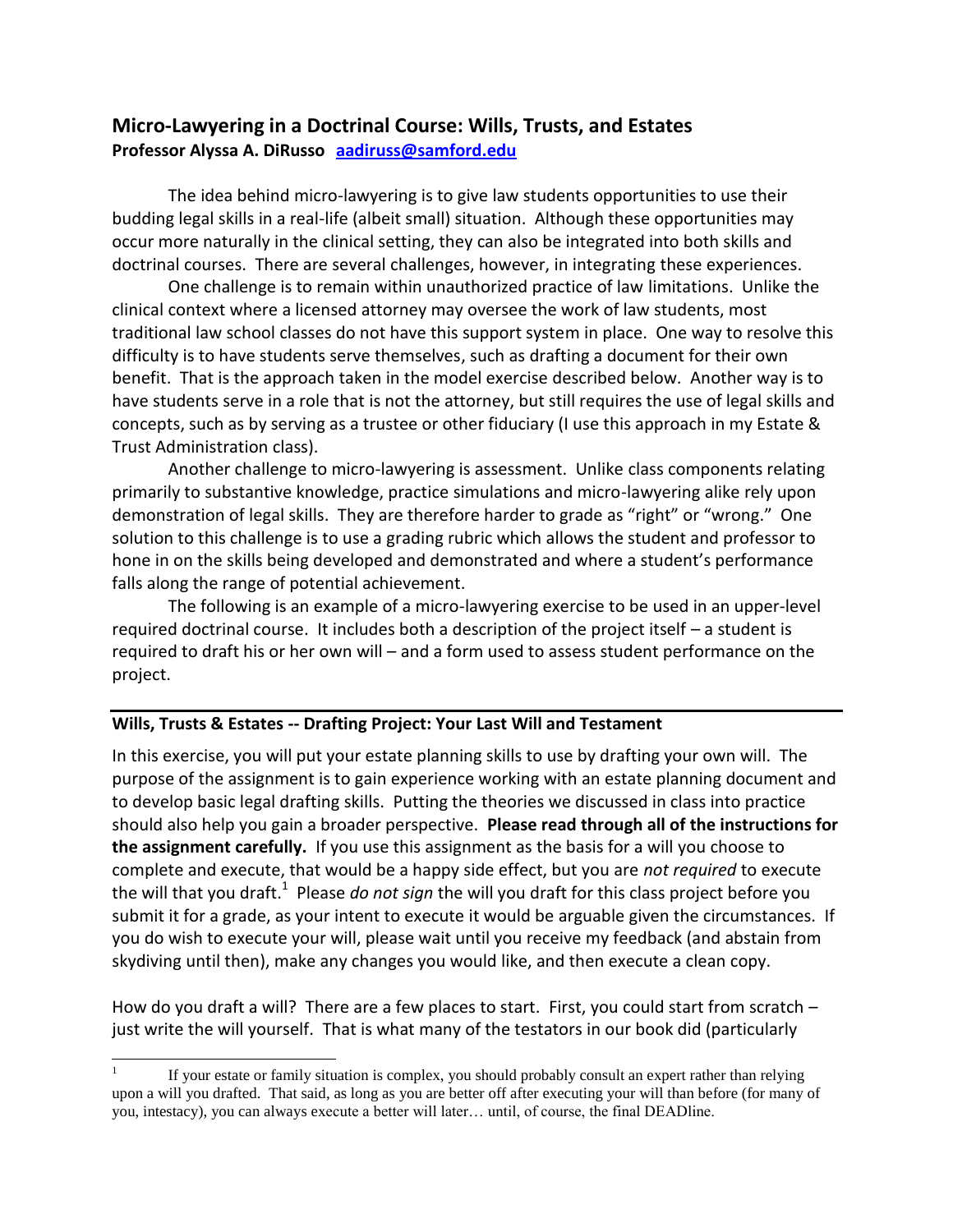those with holographic wills). I do not advise this approach. At the other end of the sophistication spectrum, you can use a document assembly system, as we examined in our web conference earlier this semester. That you will have to do on your own dime. Finally, you can start with a form and then edit it to meet your needs. That is what we will do in this exercise and still the primary way many practicing attorneys draft wills.

For now, we are working from model forms, which are currently posted on TWEN.  $2$  Review both model will documents posted on TWEN and select one to download and use as a form to draft your own last will and testament. One model document was generously provided by Andrew Potts at Baker Donelson in connection with a Cumberland CLE a few years back. The other model document is based primarily upon my own will, which I drafted using Choate, Hall & Stewart model forms. You are also encouraged to locate additional samples of model will forms, many of which are available in state-specific practice manuals available on Lexis and Westlaw. You should use these additional models to enhance your sense of the variety of approaches, and you may integrate language from additional models into your will. However, **you must use one of the two forms posted on TWEN** as the starting point for your will for the purposes of this project.

To draft your will, select one of the model forms and read it thoroughly. **Edit all portions in bold AND all other portions you would like to change to tailor the document to YOUR preferences.** *Be sure to draft (1) a provision disposing of specific items of tangible personal property and (2) a provision disposing of the residue of your estate.* As you edit, take out the bolding and the instructions. In the final version of the document, you should have no bolding and no instructions, but just a completed will.

Throughout the document, edit the pronouns and similar references to reflect your gender and the gender of your beneficiaries. Remove or add any references to a spouse depending upon your personal marital status. When identifying beneficiaries for the first time, use their full name if possible, and note either (1) their familial relationship to you or (2) their home town and state. Feel free to leave property to individuals who very well may not survive you (like your parents); just name alternate takers and be prepared to revise your will as circumstances change.

You may not have much in the way of property right now, but that may change. Your will should cover the disposition of property that you have now, and provide a plan that makes you comfortable for disposing of unforeseen assets. Do not include directions disposing of specific items of property that you do not own, but DO include directions for broad categories of assets that you may later own (real estate, the residue). As you accumulate property and undergo major life changes (employment, marriage/divorce, birth of children, death of close relatives, etc.), you should revisit your estate plan and make sure it is still compatible with your circumstances. As a general rule, you should reconsider your estate plan at least every five years, as well as in connection with major life events.

 $\overline{c}$ The model documents are not to be distributed, either before or after you have edited them. They are for your personal use in completing this academic exercise.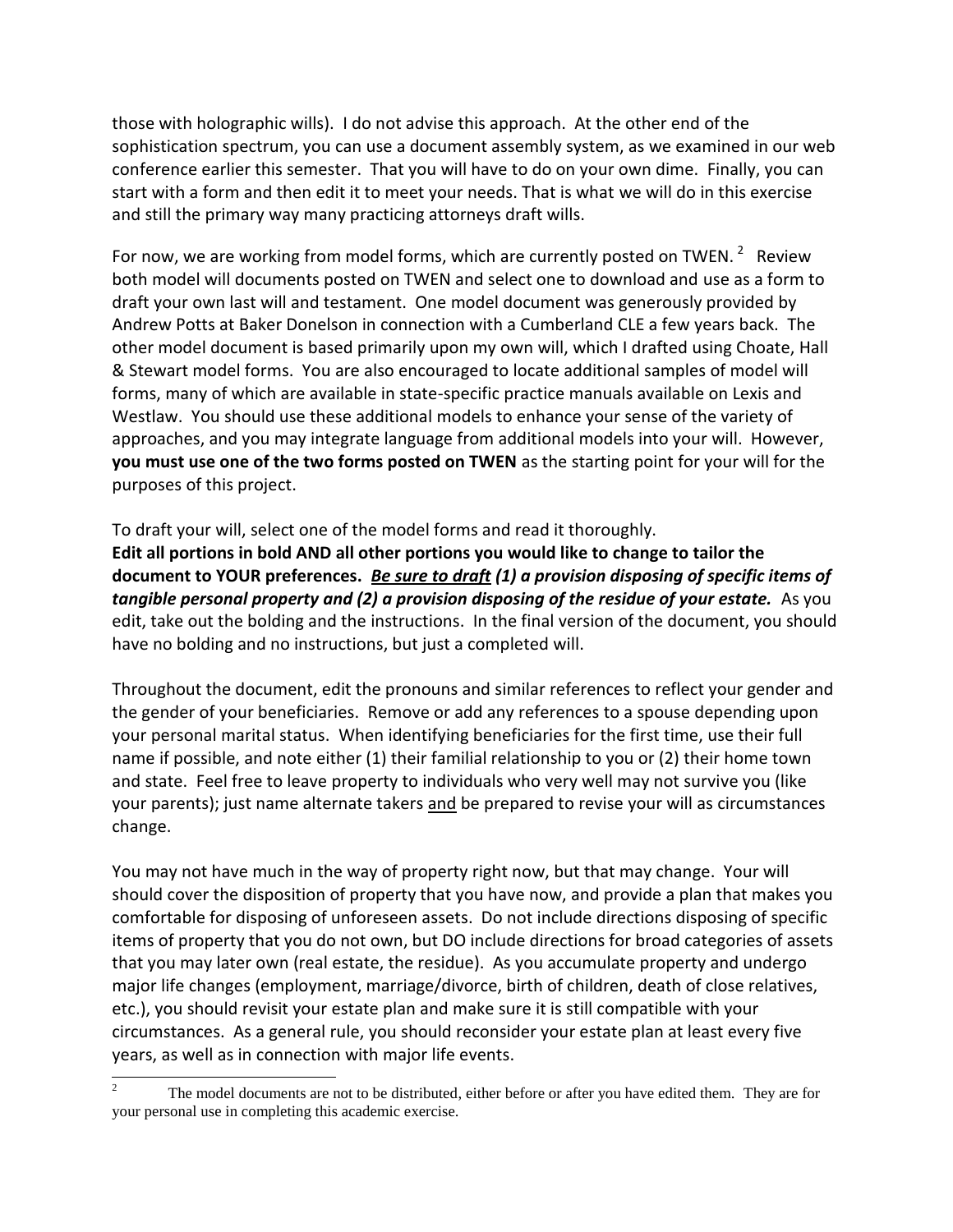# **Wills, Trusts & Estates – Will Drafting Exercise Grading Sheet**

Student Name: \_\_\_\_\_\_\_\_\_\_\_\_\_\_\_\_\_\_\_\_\_\_\_\_\_\_\_\_\_ Points (out of 10): \_\_\_\_\_\_\_\_

# Drafting Clarity

Was the language chosen by the student clear and straightforward? Could an executor with no information beyond that provided in the will accurately carry out the terms of the will? Is the will free from ambiguity?

0 1 2 3

# **Thoroughness**

Does the dispositive plan thoroughly convey all of the student's property, including property to be acquired after execution of the will? Does the will provide for alternate takers in case named beneficiaries fail to survive the testator? Does the will name an executor and an alternate, and a guardian and alternate, if appropriate? Are the execution, attestation, and notarization provisions sufficient?

0 1 2 3

# Creative and Analytical Thought

Does the will reveal that the student formed an underlying plan for the disposition of his or her assets? Is it clear that the student thought about what he or she owned and who should receive it?

0 1 2

# Responsiveness

Did the student complete the assignment as directed? Did he or she follow directions appropriately?

0 1 2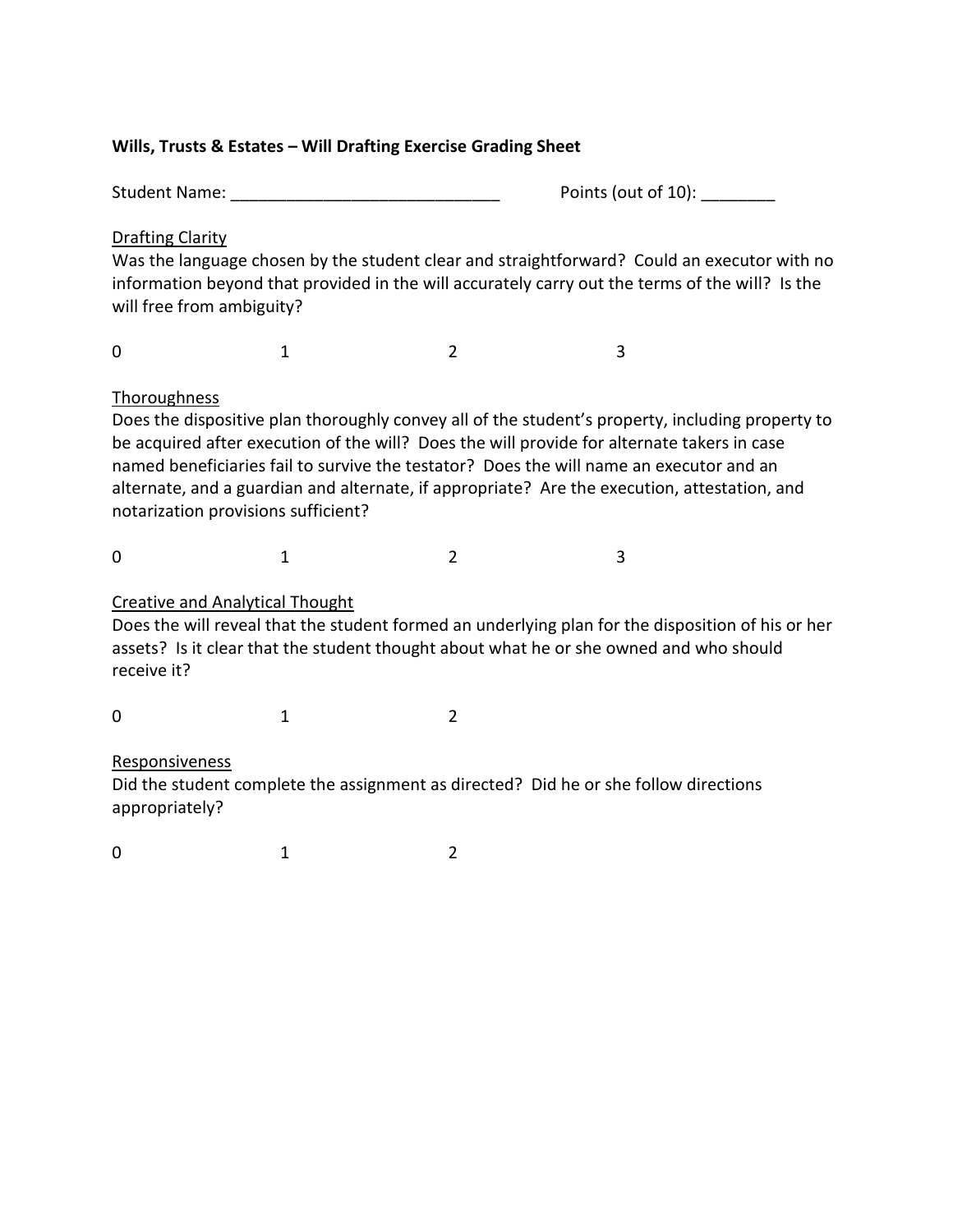# **Public Speaking For Lawyers<sup>1</sup>**

Professor Jason K. Cohen [jayco@camden.rutgers.edu](mailto:jayco@camden.rutgers.edu) 856.225.2302



## **Course Objective**

This course examines public speech from both a historical and theoretical perspective, as well as provides students with practical opportunities to develop a skill-set heavily relied upon by attorneys from all practice backgrounds.

Whenever lawyers speak professionally, they are engaging in some form of oral advocacy. This is true inside the courtroom, but is equally true in nonlitigation settings—whether speaking to lay groups about various matters of legal controversy; appearing before legislatures, city councils or municipal boards; pitching to colleagues, clients or potential clients; or conducting media interviews for any variety of reasons.

The course will examine traditional oral advocacy theories but will also explore communication and interdisciplinary theories and mechanics/strategies needed for effective persuasive public speaking like speech study, audience analysis, outlining, documentation, organizational skills, word choice, and presentation. Every speech, including the one of self-introduction, will focus on topics that are legally relevant. Throughout the semester, students will maintain files of articles regarding a legal topic (i.e. legal arguments and theories behind controversial social issues) from which many of their speeches will be derived, including the persuasive speech.

One of the primary methods of learning to improve your public speaking skills comes from your ability to learn and grow from audience reaction and critique. As a result, your classmates, in giving you feedback as a speaker, will be the primary source of your improvement plan.

\* \* \*

#### **Assignments**

#### **Extemporaneous Files**

- $\circ$  Starting at the beginning of the semester, students will be expected to maintain two files on the course webpage filestore on issues chosen by the student during the first week of classes (one of which is the issue described in the student's self-introduction speech.) Each student will be expected to collect articles regarding their given topics and to post a *minimum* of two stories per week, per issue. These articles should endeavor to provide various "sides" of a legal issue, i.e., legal theories underlying the fight for/against gay marriage.
- o All students should endeavor to familiarize themselves with the articles/content of the all of the extemporaneous files.

**\* \* \***

 $\frac{1}{1}$ This is an excerpt of the syllabus for the class. As you can see, the focus is on the maintenance of the current events, or "Extemporaneous" files on which the student's classmates will give a persuasive argument. Other students, who function as the audience, then provide the speaker with feedback through the "Speech Evaluation" template, also included in these materials.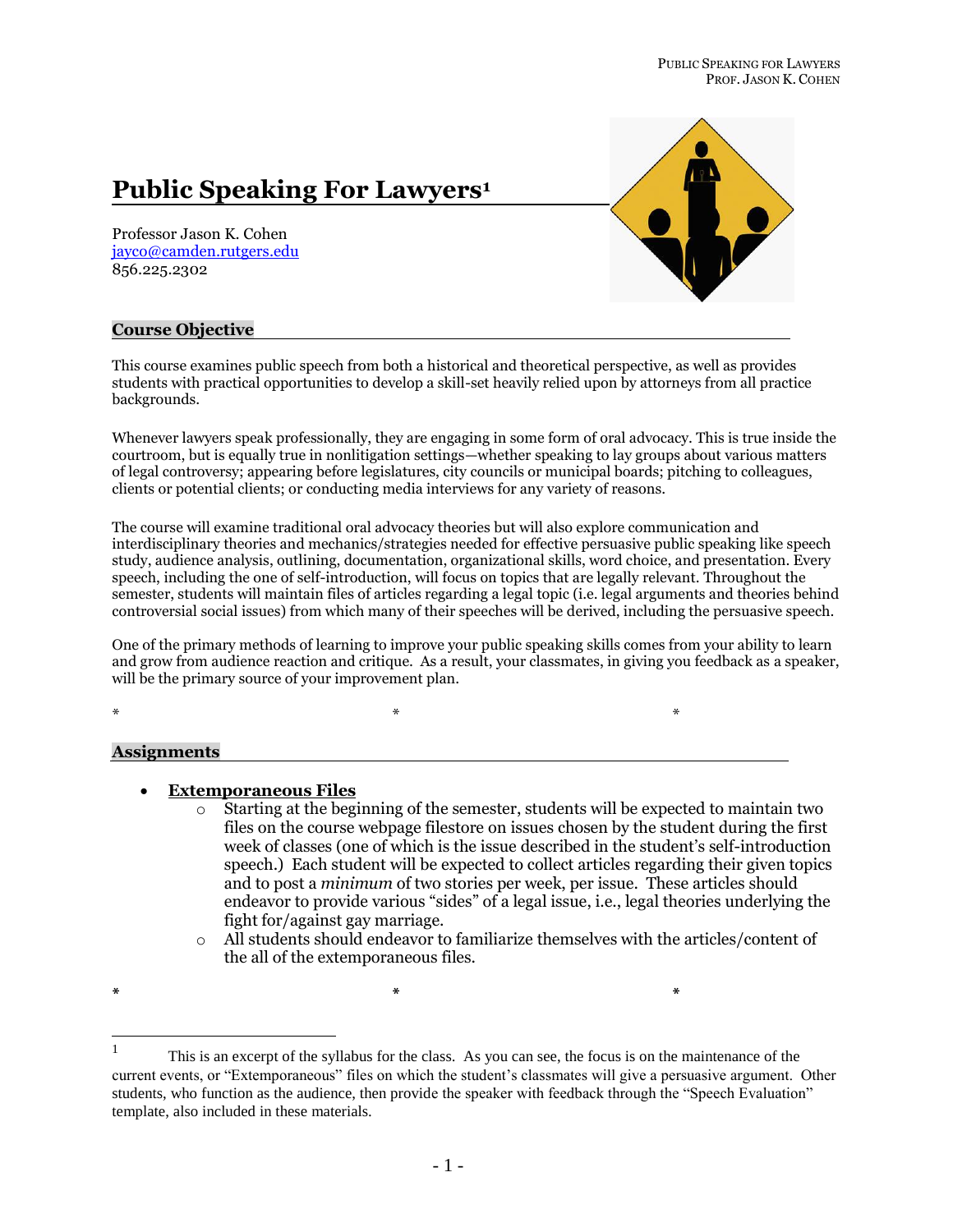## **Speeches**

- o **Persuasive Extemporaneous Speech Using a Prepared File**
- o Description: On the day of the extemporaneous speech, the student will be randomly assigned a pro/contra position on one of the topics maintained by your classmates. The goal with this speech is to begin to develop the skill of persuading those who *may disagree with you.* You are expected to be familiar with all of the topics and the various positions associated with them. Read the articles posted by your classmates throughout the semester in the Legal Issues folders. You won't get the topic you've been maintaining. You will have 30 minutes to prepare your persuasive speech using the filestore articles (and any other information you can uncover in that period of time).
- o Length: 30 minutes to prepare using the filestore; 8-10 minute speech.

# **SPEECH EVALUATION FORM**

This is a template that you should follow in writing your self and peer evaluations. *Remember, these evaluations will be provided anonymously to the speaker. Please make them constructive, relevant and respectful.*

## **CONTEXT**

Have you identified the context of the speech?

- Consider the rhetorical situation:
	- o *Did the speaker adequately tailor the speech to the listeners' knowledge level?*
	- o *Were the speaker's ideas and supporting material interesting and effective for the specific audience?*
	- o *Did the speaker understand current attitudes, beliefs and practices regarding the issue?*
- Consider the speaker's purpose:
	- o *Has the speaker identified his/her purpose to the speech in a BLUF way?*
	- o *How well did the speaker achieve this purpose?*
		- *Effectiveness*
		- *Artistic Aesthetic*

## **OPENING, TOPIC, BODY AND CLOSING**

- Opening:
	- o *Gained audience's attention/Secured goodwill for the speaker*
	- o *Thesis/topic was appropriately identified*
	- o *Delivered a roadmap/preview of topic and main points*
	- o Topic:
		- *Appropriate for speaker/Appropriate for audience*
		- *Appropriately adapted to the assignment*
- Closing
	- o *Focuses on the central idea*
	- o *Offers a creative reiteration of the main points in the speech*
	- o *Conveys sense of completeness/finality*
	- o *Leaves audience satisfied*

## **ORGANIZATION/OUTLINE**

- Speech is organized around one central, overarching purpose (i.e. to inform on the topic, to persuade the audience to adopt a viewpoint or to motivate the audience to take action)
- Contains identifiable beginning, middle and end
- Organization includes appropriate main points
	- o *Purpose of each major section is clear*